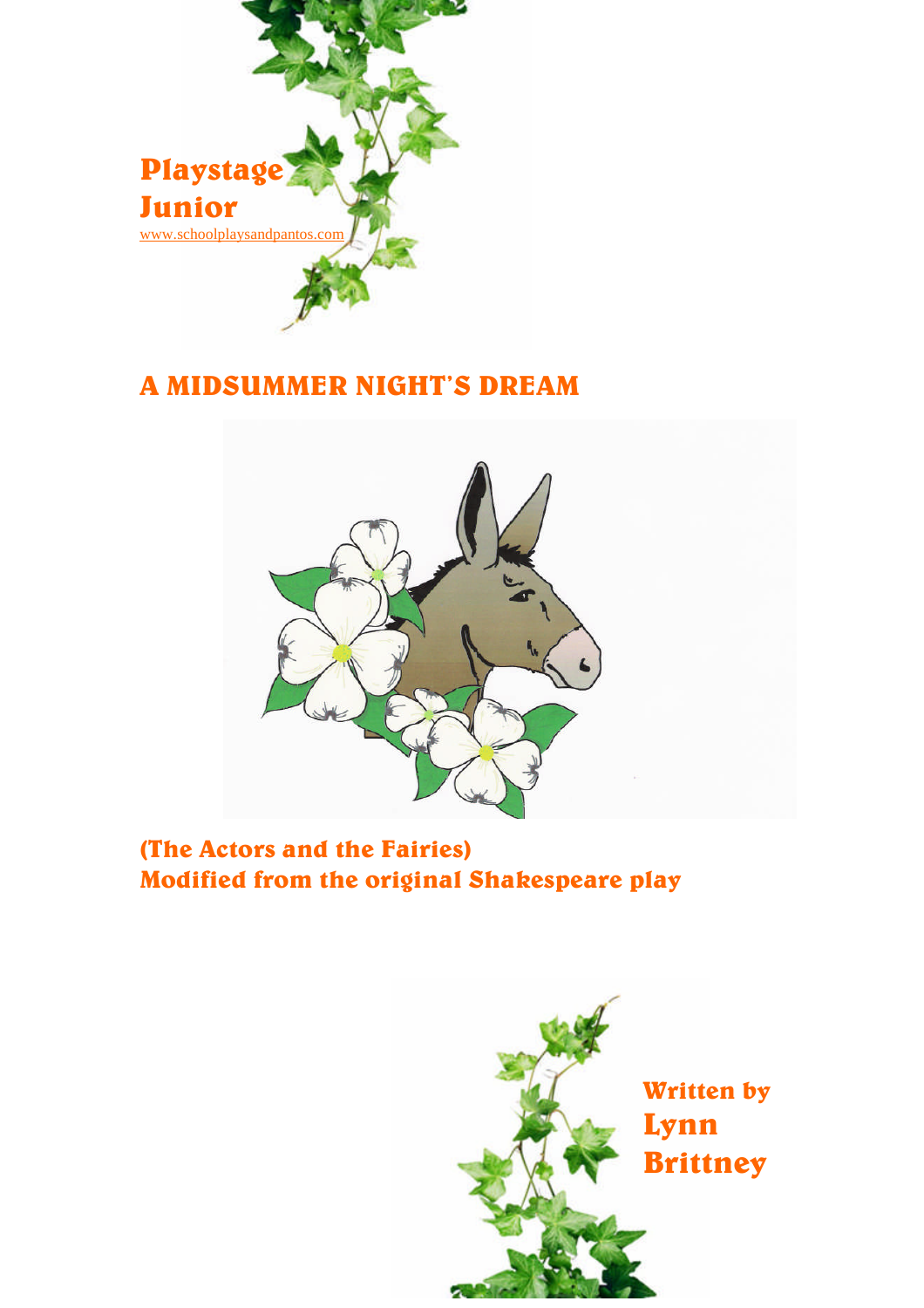#### MODIFIED SHAKESPEARE TEXTS

The point of these texts is to give 10-14 year olds a gentler introduction to Shakespeare than tackling a full text for the purposes of a production. Therefore, although the majority of the words are Shakespeare's, some of the more difficult words have been translated into a more recognizable form and sections of original text have been removed to make the play shorter. You will find that these modified versions of the text make the plotline clearer for children and, in no way, diminish Shakespeare's intentions. These plays are intended for production. Classroom study of Shakespeare plays will require the full text.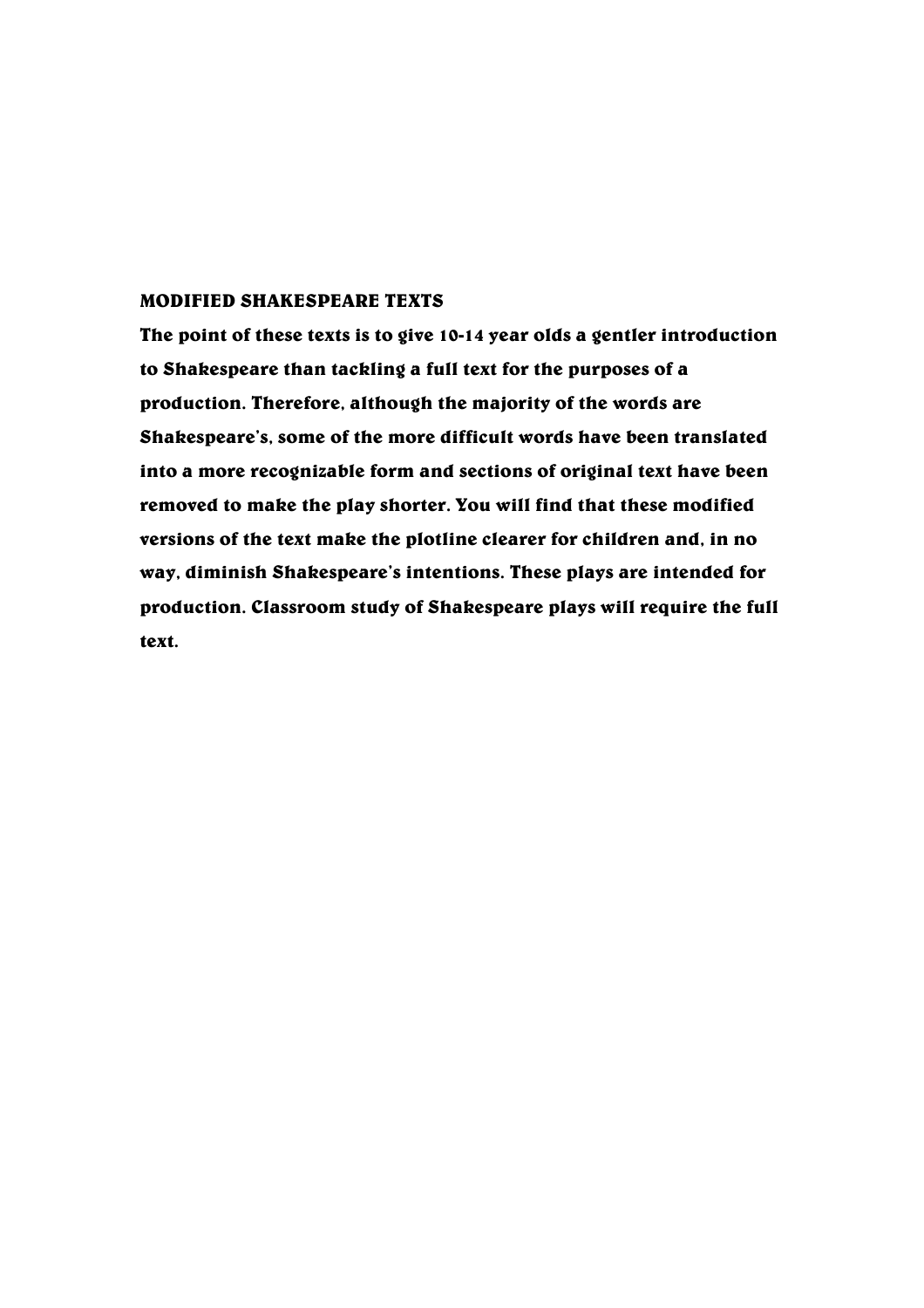# A MIDSUMMER NIGHT"S DREAM

(THE FAIRIES AND THE ACTORS.)

CAST LIST.

PUCK

A FAIRY

OBERON, KING OF THE FAIRIES

TITANIA, QUEEN OF THE FAIRIES

CHANGELING BOY (Non-speaking)

QUINCE

BOTTOM

FLUTE

STARVELING

SNOUT

SNUG

PEASEBLOSSOM

COBWEB

MOTH

MUSTARDSEED

FAIRIES – (Non-speaking but singing)

ELVES – (Non-speaking)

14 speaking parts, unlimited non-speaking.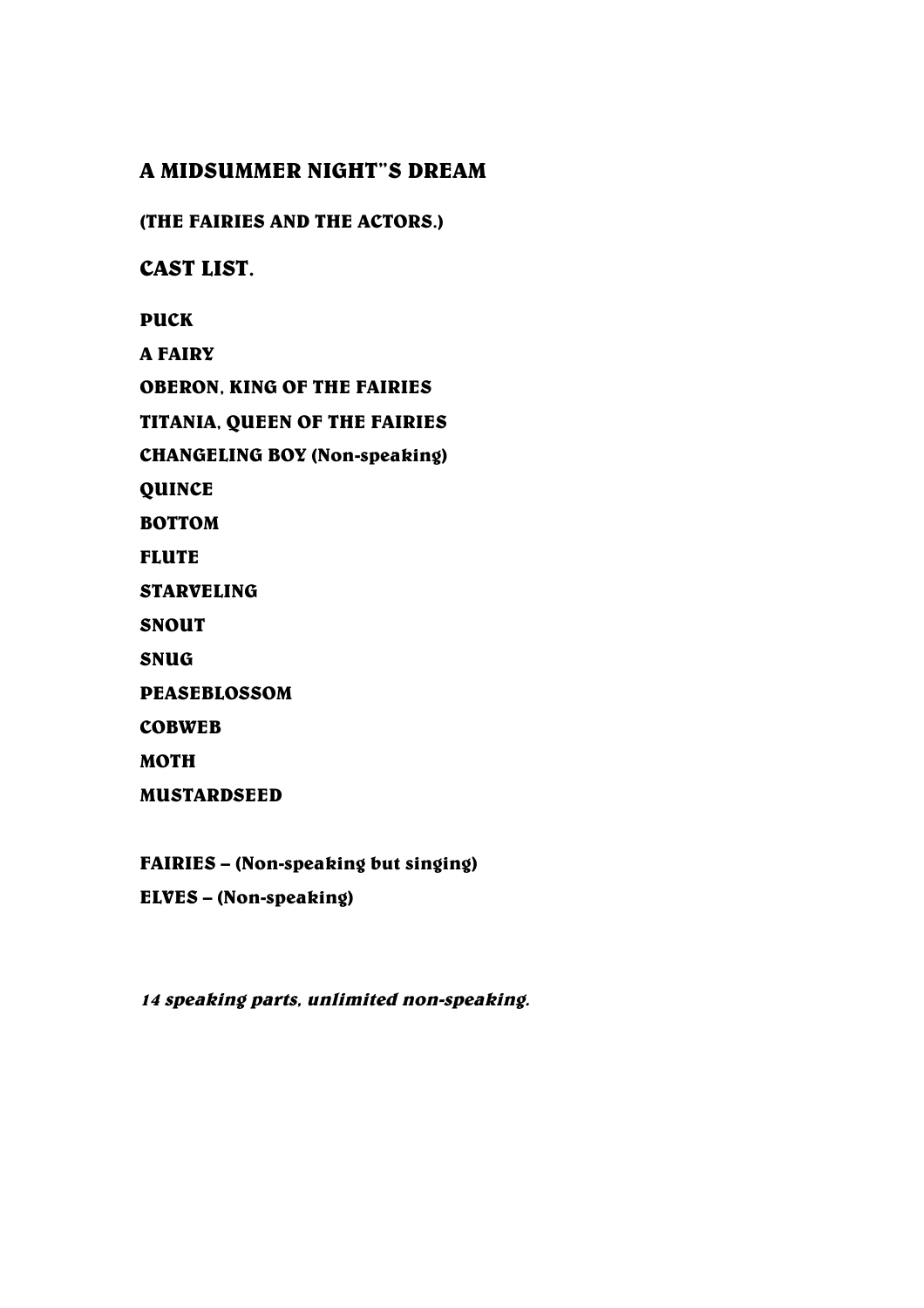#### A MIDSUMMER NIGHT'S DREAM

### THE FAIRIES AND THE ACTORS.

<sup>A</sup> woodland glade. <sup>A</sup> fairy is waving her wand over clumps of flowers. Puck, the mischievous sprite enters.

### PUCK

How now, spirit! What are you doing and where are you going? FAIRY Over hill, over dale, Through bush and through brier I do wander everywhere, Swifter than the moon' sphere And I serve the Fairy Queen. To cast the dew upon the green The cowslips tall her bodyguards be In their gold coats spots you see. Those are rubies, fairy presents And in those freckles are their scents. I must go and find some dewdrops here And hang a pearl in every cowslips ear. Farewell you clumsy spirit, I'll be away The Queen and all her elves come here today. PUCK The King of Fairies will be here tonight Take care your Queen keeps out of sight For she has made the king quite mad By keeping a little changeling lad, A sweet boy, stolen from an Indian king Queen Titania keeps him as her plaything. Jealous Oberon would have the child As one of his knights, in the forest wild.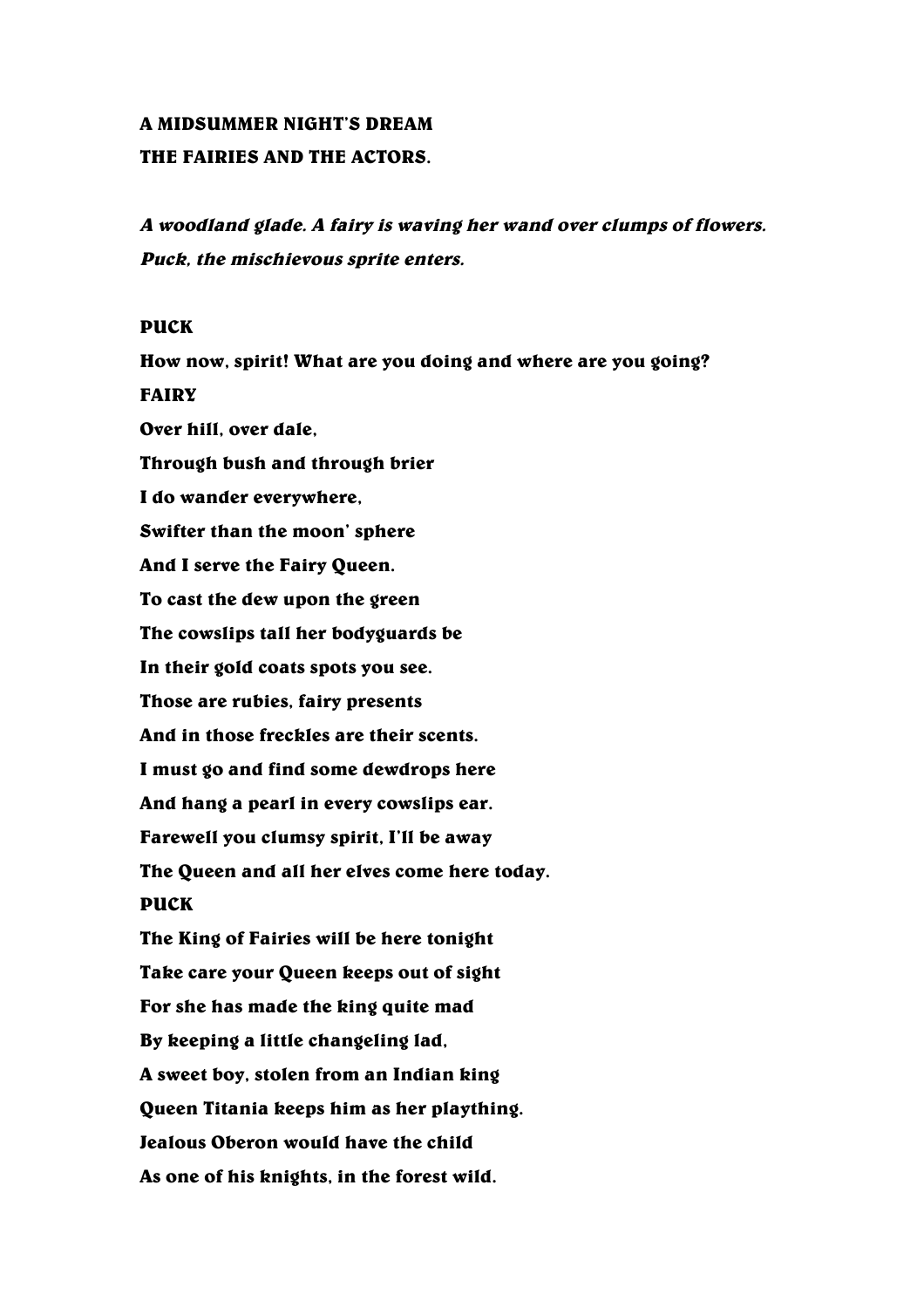But she won't part with the little boy She says he is her pride and joy. So now they never meet in grove or green, By fountain clear, or starlight's gleam. If they meet, they only fight And make their elves all hide with fright. FAIRY Are you not that shrewd and knavish sprite Sometimes called Robin Goodfellow? Also sometimes called Hobgoblin or Puck Who works for farmers and brings them luck? But aren't you sometimes to blame For upset milk and spoiled grain? And don't you sometimes frighten girls And put poor men's heads in a whirl? PUCK That is me, I play tricks and jokes And play games on the honest folks. My job is to make King Oberon smile And that can sometimes be a trial. Sometimes I change into a stool And sit there, waiting for some poor fool To come along and sit on me. And then I disappear you see. The fool falls down upon his bum And everyone thinks he is dumb. The people laugh at such a jest King Oberon likes that one the best. Oh no! Look, fairy, here comes your Queen! FAIRY And there's your King! We must not be seen!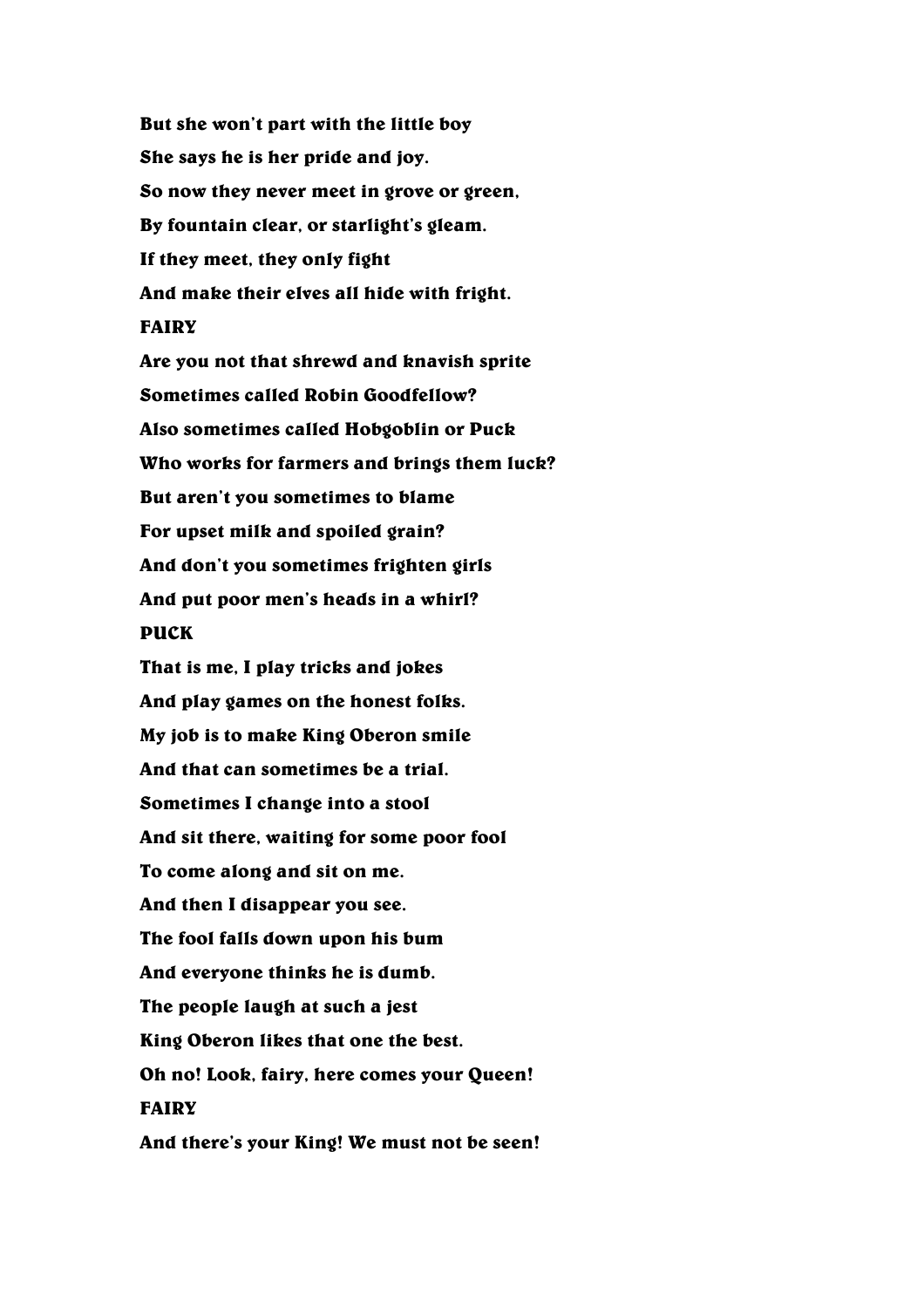Puck and the Fairy hide. Oberon and Titania come on from opposite sides of the stage and glare at each other. Titania holds the changeling boy's hand. They are each followed by fairies and elves.

OBERON

Ill met by moonlight, proud Titania. TITANIA Ugh! Jealous Oberon! Come fairies, I will not stay here. **OBERON** Wait! I am your King! Do not turn your back on me! TITANIA And I am a Queen and may do as I please. OBERON All I want is that changeling boy, To be my knight and not your toy. TITANIA There is no price that you could pay To take this little boy away. His mother was most dear to me But she was mortal and not a fairy. So, in giving birth, she did die And her sweet child by me did lie. And for her sake I do bring up her boy And for her sake I will not part with him. OBERON How long will you stay in this wood? TITANIA My fairies and I shall dance all night Come dance with us in the pale moonlight. OBERON Give me that boy and I will dance with you.